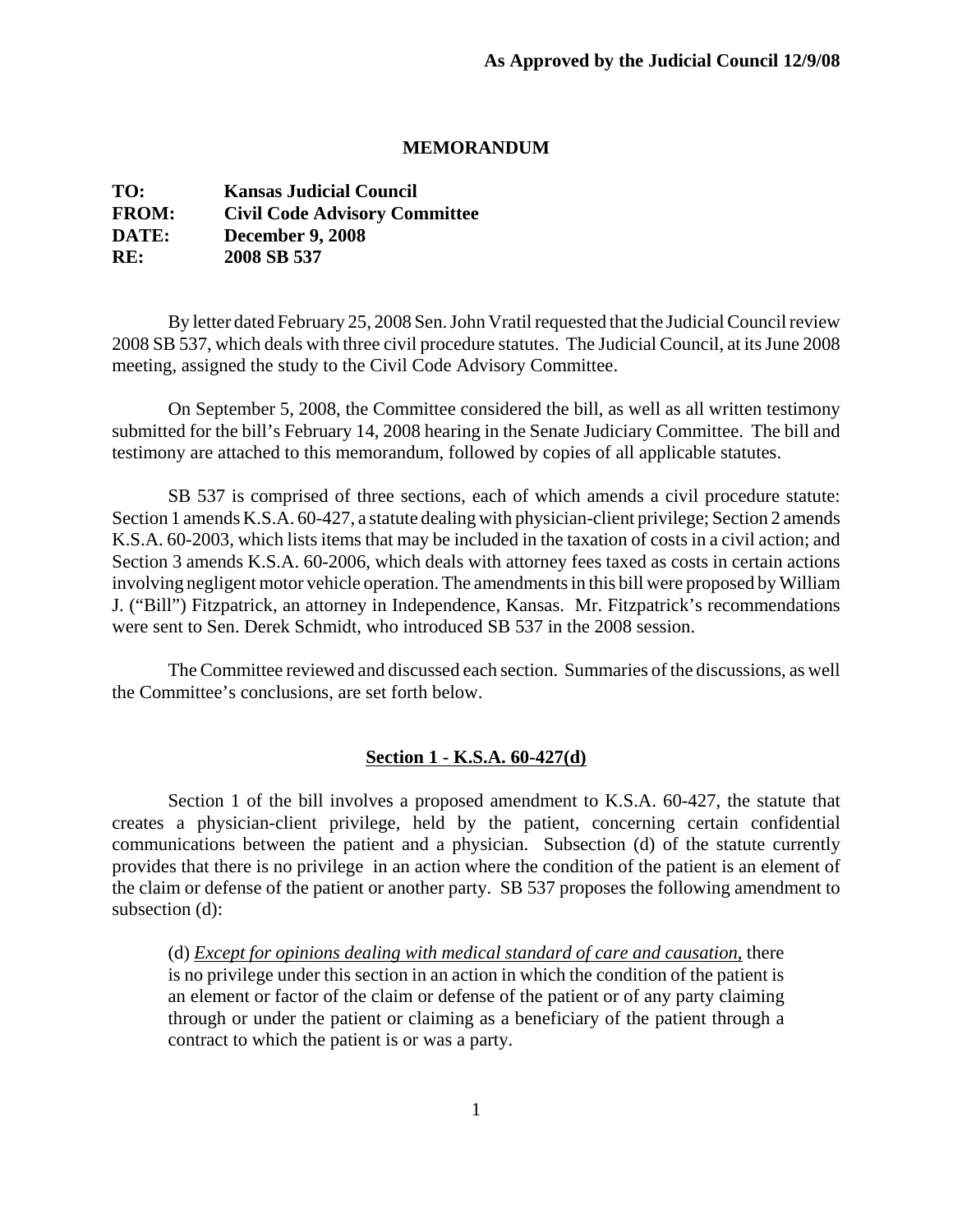In its discussion of this proposed amendment, the Committee reviewed some history of and philosophy underlying physician-client privilege. In the 1953 comment to Rule 427 by the Commissioners on the Uniform Rules of Evidence, the Commissioners expressed grave doubt whether it is in the public interest to silence the physician as a witness in an action where the patient's condition is a material issue. The Committee also noted there was no physician-client privilege under common law and no such privilege has ever been recognized under the federal rules. Where physician-client privileges exist at all, they are purely creations of state statute.

The Committee reviewed written testimony submitted to the Senate Judiciary Committee at the time of the February 14, 2008 hearing on this bill. Mr. Fitzpatrick appears to be most concerned about ex parte discussions between defense counsel and plaintiffs' doctors. He is troubled by the possibility that the defense would then hire the doctor as an expert to testify against the patient and "render opinions that had nothing to do with 'confidential information' in care and treatment." The Committee noted that opinions do not fall under the statutory definition of privileged "communications" and therefore would not be protected even if there were no waiver provision as is found in subsection (d). The proposed amendment would expand the nature of the privilege beyond its original intended scope.

The Committee agreed that subsection (d), as currently written, creates a logical and necessary exception to the privilege — where the patient brings an action in which his or her medical condition is an element of the claim or raises the issue in a defense, it is appropriate that any existing privilege would be waived. The Committee is opposed to the proposed amendment to K.S.A. 60-427(d) as set forth in Section 1 of SB 537.

#### Section 2 - K.S.A. 60-2003(5)

The second section of SB 537 involves a proposed addition to K.S.A. 60-2003, the statute that enumerates the items that can be included in the taxation of costs. The proposed amendment to subsection (5) is as follows:

# (5) Reporter's or stenographic charges for the taking *and transcribing original and copies* of depositions used as evidence, *in whole or in part, at any stage of a civil proceeding*.

As currently written, only the original expense of taking a deposition used as evidence can be taxed as costs. The proposed amendment would expand that to include transcription and copies and to depositions used at any stage of the proceeding.

It was noted that federal cases are inconsistent on this question. However, under Kansas law it is long settled that discovery depositions not used as evidence, and that "by their very nature fall within the realm of trial preparation," are not ordinarily taxable as costs. *Wood v. Gautier*, 201 Kan. 74, 439 P.2d 73 (1968). The *Wood* decision also makes clear that the court is always vested with discretion to apportion discovery expenses in the rare case where it might be warranted.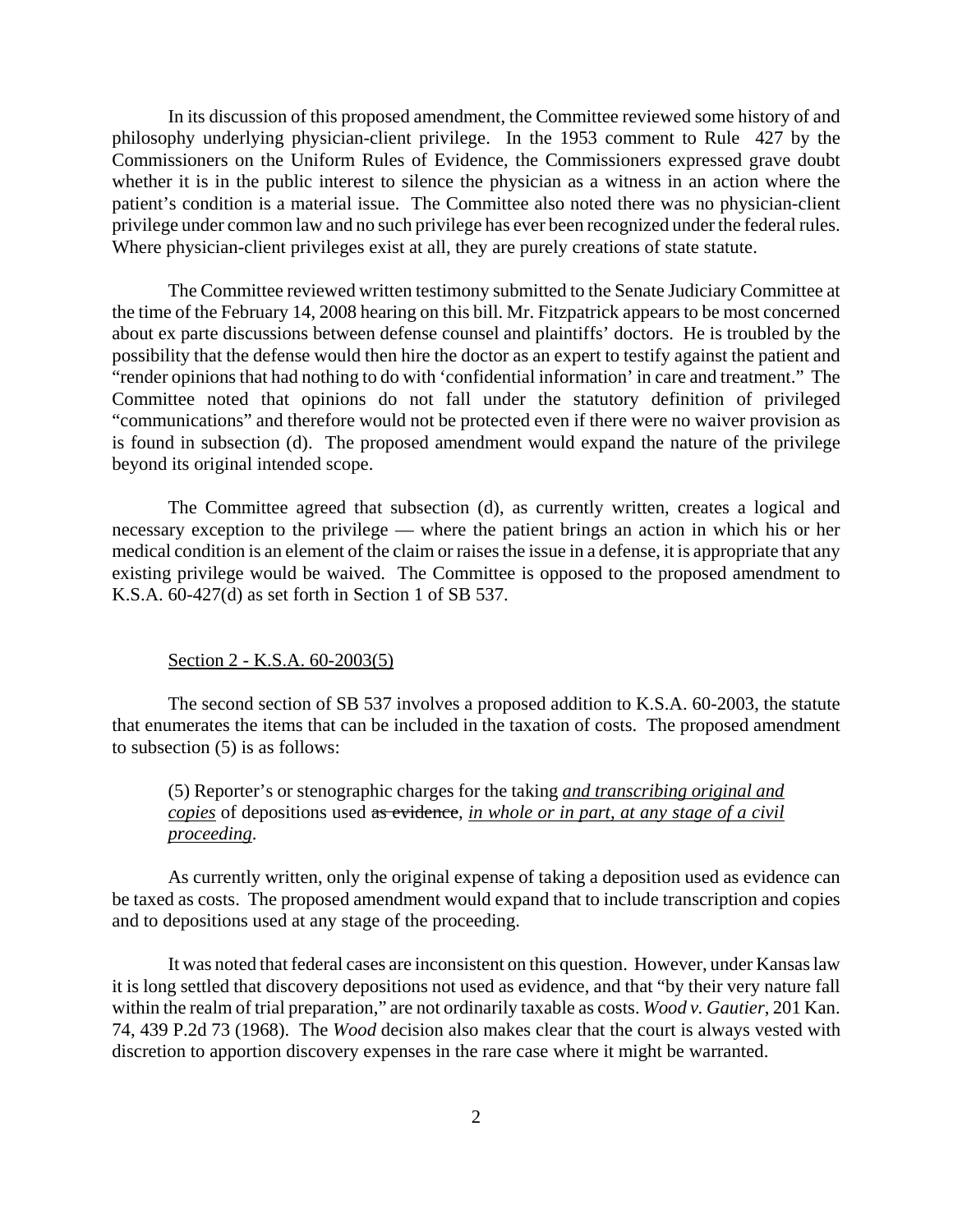The Committee considered Mr. Fitzpatrick's argument in favor of this amendment. His written testimony states: "Its [*sic*] not unusual for the prevailing party to have substantial expense for "copies" used in evidence, yet cannot recover those costs under the current wording of the statute." However, the Committee discussed that the amendment proposed by Mr. Fitzpatrick actually does a lot more than allow taxation as costs of deposition copies used in evidence. The addition of the words "in whole or in part, at any stage of a civil proceeding" clearly expands the statute to allow taxation of the expenses incurred in routine discovery depositions taken in the course of preparing for trial. The Committee is unanimously opposed to the proposed revision to K.S.A. 60-2003.

# Section 3 - K.S.A. 60-2006(a)

The third section of SB 537 contains a proposed amendment to K.S.A. 60-2006(a), a statute that provides for recovery of attorney fees in certain motor vehicle damage cases. The proposed amendment is as follows:

(a) In actions brought for the recovery of property damages only of less than  $$7,500$ sustained and caused by the negligent operation of a motor vehicle *Subject to the provisions of K.S.A. 40-3117, and amendments thereto, in all actions brought for damages arising from the negligent operation of a motor vehicle, where the amount claimed is less than the minimum coverages required by K.S.A. 40-3107, and amendments thereto,* the prevailing party shall be allowed reasonable attorney fees which shall be taxed as part of the costs of the action unless:

(1) The prevailing party recovers no damages; or

(2) a tender equal to or in excess of the amount recovered was made by the adverse party before the commencement of the action in which judgment is rendered.

The Committee began its discussion of this section by determining the content of the two chapter 40 statutes contained in the amendment. K.S.A. 40-3117 concerns conditions precedent to recovery of damages for pain and suffering in motor vehicle tort actions. Such recovery is allowed only if the injury requires medical treatment having a reasonable value of \$2,000 or more. K.S.A. 40-3107 contains the minimum insurance coverage amounts of \$25,000 for bodily injury or death and \$10,000 for property damage. Thus, as stated in the testimony of Mr. Fitzpatrick, this amendment would render K.S.A. 60-2006 applicable to property claims of \$10,000 or less and personal injury claims of \$2,000 to \$25,000.

The Committee discussed the purpose of the statute, which is to encourage settlement of claims in motor vehicle cases. The original wording of the statute was just "damages" and this was amended to "property damages only" in 1995. Personal injury claims are not amenable to quick settlement in the same manner as damages to a vehicle, and the Committee sees no reason to change it back at this time. At the conclusion of discussion, the Committee unanimously agreed that it is opposed to the idea of bringing personal injury claims back under the umbrella of K.S.A. 60-2006, and the Committee therefore would not support the proposed amendment.